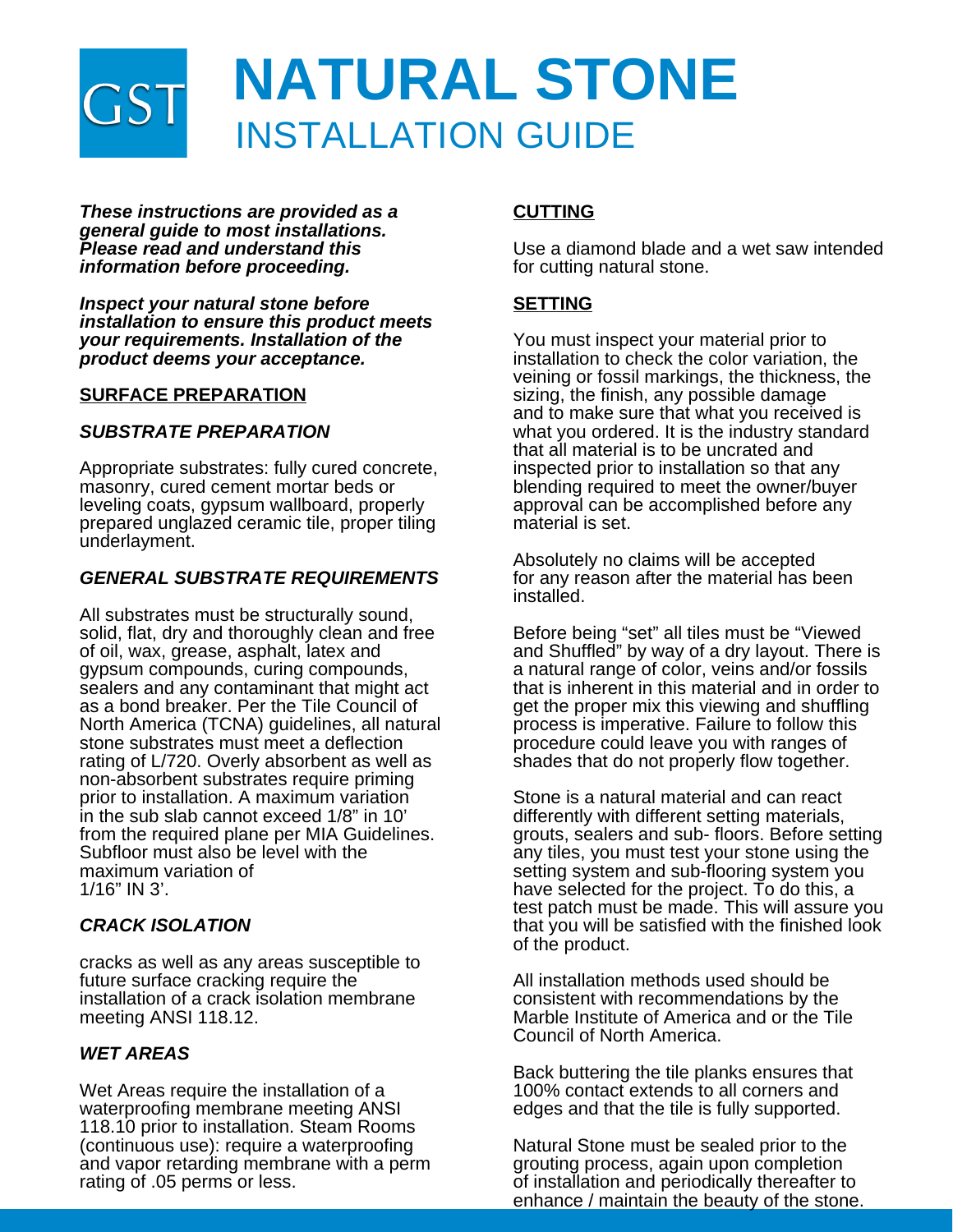# **NATURAL STONE** INSTALLATION GUIDE (CONT.)

The following setting materials must be used for the installation of water sensitive or white natural stones that may include but are not limited to: Carrara, Calacatta, Statuary, Thassos, Vison, and Sweet White.

 A) Premium White Fast-Set or Rapid-set Mortar – Bostik Single-Flex FS, Mapei Ultraflex RS, Laticrete #253R

 B) Fila PW10 Anti-Contaminant Back Sealer (apply and cure before installation)

 C) Penetrating top sealer: Fila MP90, or Miracle Porous Plus, or Miracle 511

# **RADIANT HEAT**

After installation do **NOT** turn on a radiant heated floor until the concrete setting bed has completely dried out (cured).

Select a notched trowel based on the type, size and format of the stone you are installing. According to the MIA DSDM all natural stone should be back buttered to ensure there is a minimum coverage of 95% when 5/8" or thinner; 80% coverage when ¾" or thicker with no voids exceeding 2 square-inches and no voids within 2" of the tile corners for all natural stone tile installations. Per ANSI A108.5, apply mortar to the substrate using a notched trowel, and place tiles while material is wet. Once setting materials have adequately set (see product specifications for dry time) grouting can proceed. Before grouting, you can treat the stone with a grout release product.

Honor all expansion and moving joints in accordance with TCNA EJ 171. In addition, all perimeter and change of plane areas must be filled with an appropriate flexible sealant (ARDEX SX<sup>™</sup> 100% Silicone Sealant).

# **RECOMMENDED GROUT**

Unsanded grouts are typically chosen given the prevailing desire for narrow grout joints (1/16"), the polished finish and the soft composition of many of the stone products. Dark or heavily pigmented grouts should

always be tested prior to use with your stone selection to avoid absorption and staining.

*Other pigmented grout or cement grouts such as Bostik Vivid Grout, Laticrete Permacolor Select, and Mapei Ultracolor Plus may be used with un-polished (honed) natural stone, however, a small test area should be performed to determine the grout will not stain, scratch, dull, or damage the stone. Generally lighter shade grout is best suited for grouting white or light-colored natural stone*

## **SEALING**

Using a soft, clean cloth, apply a penetrating natural stone sealer before grouting and again upon completion of the installation.

## *RECOMMENDED SEALERS*

- Fila MP90
- Fila PW10 Anti-contaminant Back Sealer
- Miracle Sealant Porous Plus
- Miracle Sealant 511

## **CARE AND MAINTENANCE**

For day-to-day cleaning, apply a pH neutral cleaner with a soft cloth. Remove the residue with a clean cloth and rinse thoroughly.

### *RECOMMENDED MAINTENANCE CLEANERS*

- FILACLEANER
- Miracle Tile & Stone Cleaner

### **For complete installation instructions please refer to the Tile Council of North America (TCNA) Handbook.**

### **NOTE: PLEASE READ THIS DOCUMENT CAREFULLY.**

**DISCLAIMER:** BY PURCHASING OUR NATURAL STONE TILE PRODUCTS, YOU SIGNIFY YOUR ACCEPTANCE OF THIS DISCLAIMER. IF YOU DO NOT AGREE WITH ANY PART OF THE FOLLOWING, ALL AND ANY CLAIMS FOR THIS PURCHASE ARE NULL AND VOID. (Disclaimer continued on next page.)